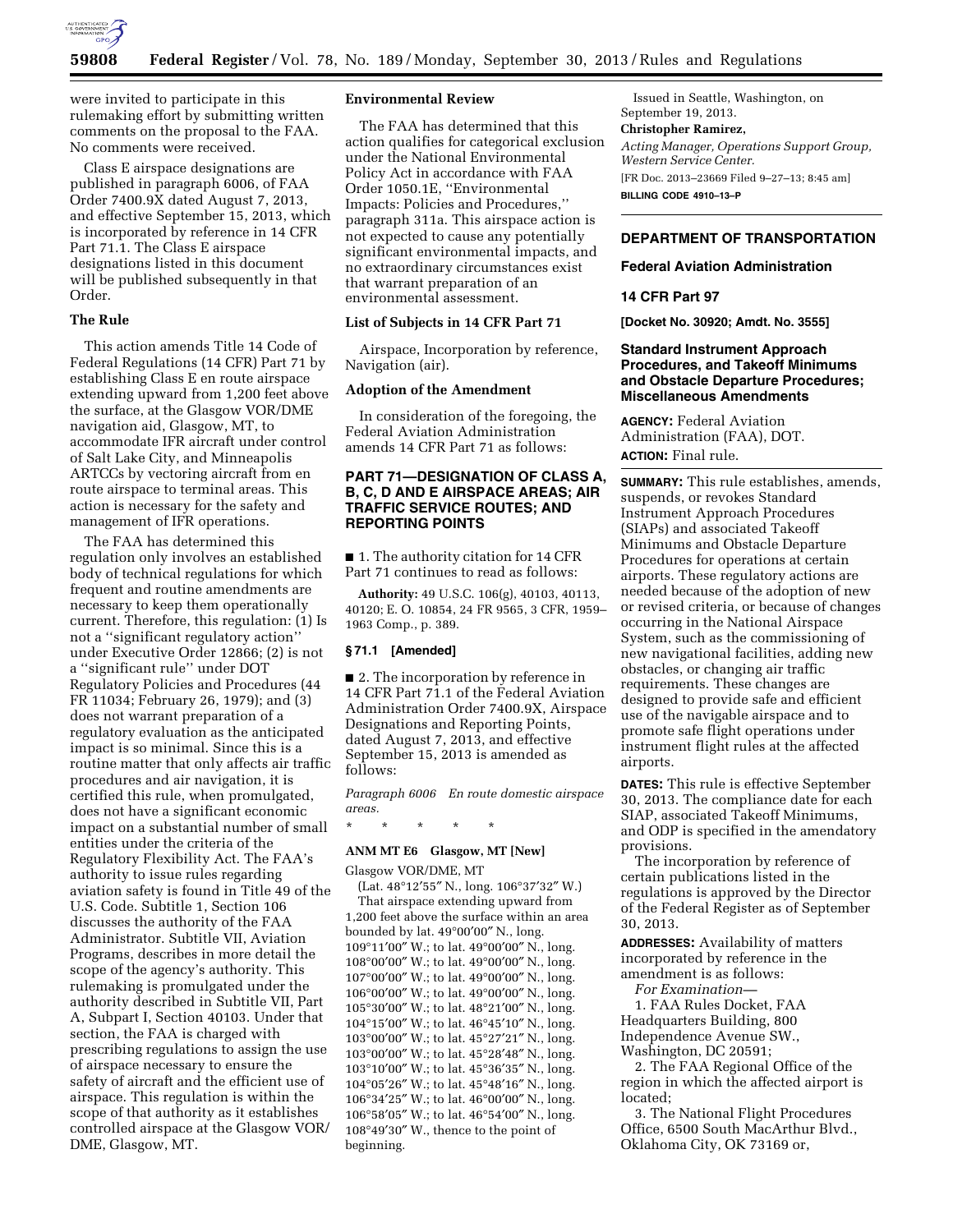4. The National Archives and Records Administration (NARA). For information on the availability of this material at NARA, call 202–741–6030, or go to: *[http://www.archives.gov/](http://www.archives.gov/federal_register/code_of_federal_regulations/ibr_locations.html) federal*\_*[register/code](http://www.archives.gov/federal_register/code_of_federal_regulations/ibr_locations.html)*\_*of*\_*federal*\_ *[regulations/ibr](http://www.archives.gov/federal_register/code_of_federal_regulations/ibr_locations.html)*\_*locations.html*.

*Availability*—All SIAPs and Takeoff Minimums and ODPs are available online free of charge. Visit *[http://](http://www.nfdc.faa.gov) [www.nfdc.faa.gov](http://www.nfdc.faa.gov)* to register. Additionally, individual SIAP and Takeoff Minimums and ODP copies may be obtained from:

1. FAA Public Inquiry Center (APA– 200), FAA Headquarters Building, 800 Independence Avenue SW., Washington, DC 20591; or

2. The FAA Regional Office of the region in which the affected airport is located.

### **FOR FURTHER INFORMATION CONTACT:**

Richard A. Dunham III, Flight Procedure Standards Branch (AFS–420), Flight Technologies and Programs Divisions, Flight Standards Service, Federal Aviation Administration, Mike Monroney Aeronautical Center, 6500 South MacArthur Blvd. Oklahoma City, OK. 73169 (Mail Address: P.O. Box 25082, Oklahoma City, OK 73125) Telephone: (405) 954–4164.

**SUPPLEMENTARY INFORMATION:** This rule amends Title 14 of the Code of Federal Regulations, Part 97 (14 CFR part 97), by establishing, amending, suspending, or revoking SIAPS, Takeoff Minimums and/or ODPS. The complete regulators description of each SIAP and its associated Takeoff Minimums or ODP for an identified airport is listed on FAA form documents which are incorporated by reference in this amendment under 5 U.S.C. 552(a), 1 CFR part 51, and 14 CFR part 97.20. The applicable FAA Forms are FAA Forms 8260–3, 8260–4, 8260–5, 8260–15A, and 8260–15B when required by an entry on 8260–15A.

The large number of SIAPs, Takeoff Minimums and ODPs, in addition to their complex nature and the need for a special format make publication in the **Federal Register** expensive and impractical. Furthermore, airmen do not use the regulatory text of the SIAPs, Takeoff Minimums or ODPs, but instead refer to their depiction on charts printed by publishers of aeronautical materials. The advantages of incorporation by reference are realized and publication of the complete description of each SIAP, Takeoff Minimums and ODP listed on FAA forms is unnecessary. This amendment provides the affected CFR sections and specifies the types of SIAPs and the effective dates of the, associated Takeoff Minimums and ODPs. This amendment also identifies the airport

and its location, the procedure, and the amendment number.

### **The Rule**

This amendment to 14 CFR part 97 is effective upon publication of each separate SIAP, Takeoff Minimums and ODP as contained in the transmittal. Some SIAP and Takeoff Minimums and textual ODP amendments may have been issued previously by the FAA in a Flight Data Center (FDC) Notice to Airmen (NOTAM) as an emergency action of immediate flight safety relating directly to published aeronautical charts. The circumstances which created the need for some SIAP and Takeoff Minimums and ODP amendments may require making them effective in less than 30 days. For the remaining SIAPS and Takeoff Minimums and ODPS, an effective date at least 30 days after publication is provided.

Further, the SIAPs and Takeoff Minimums and ODPS contained in this amendment are based on the criteria contained in the U.S. Standard for Terminal Instrument Procedures (TERPS). In developing these SIAPS and Takeoff Minimums and ODPs, the TERPS criteria were applied to the conditions existing or anticipated at the affected airports. Because of the close and immediate relationship between these SIAPs, Takeoff Minimums and ODPs, and safety in air commerce, I find that notice and public procedures before adopting these SIAPS, Takeoff Minimums and ODPs are impracticable and contrary to the public interest and, where applicable, that good cause exists for making some SIAPs effective in less than 30 days.

#### **Conclusion**

The FAA has determined that this regulation only involves an established body of technical regulations for which frequent and routine amendments are necessary to keep them operationally current. It, therefore—(1) is not a ''significant regulatory action'' under Executive Order 12866; (2) is not a ''significant rule '' under DOT Regulatory Policies and Procedures (44 FR 11034; February 26,1979); and (3) does not warrant preparation of a regulatory evaluation as the anticipated impact is so minimal. For the same reason, the FAA certifies that this amendment will not have a significant economic impact on a substantial number of small entities under the criteria of the Regulatory Flexibility Act.

# **List of Subjects in 14 CFR part 97**

Air Traffic Control, Airports, Incorporation by reference, and Navigation (Air).

Issued in Washington, DC on September 13, 2013.

### **John Duncan,**

*Director, Flight Standards Service.* 

# **Adoption of the Amendment**

Accordingly, pursuant to the authority delegated to me, Title 14, Code of Federal Regulations, Part 97 (14 CFR part 97) is amended by establishing, amending, suspending, or revoking Standard Instrument Approach Procedures and/or Takeoff Minimums and/or Obstacle Departure Procedures effective at 0902 UTC on the dates specified, as follows:

# **PART 97—STANDARD INSTRUMENT APPROACH PROCEDURES**

■ 1. The authority citation for part 97 continues to read as follows:

**Authority:** 49 U.S.C. 106(g), 40103, 40106, 40113, 40114, 40120, 44502, 44514, 44701, 44719, 44721–44722.

■ 2. Part 97 is amended to read as follows:

- *\* \* \* Effective 17 October 2013*
- Deadhorse, AK, Deadhorse, Takeoff Minimums and Obstacle DP, Amdt 3 Homer, AK, Homer, LOC/DME RWY 4, Amdt
- 10 Kaltag, AK, Kaltag, RNAV (GPS) RWY 3,
- Orig-B
- Kiana, AK, Bob Baker Memorial, RNAV (GPS) RWY 6, Orig-A
- Nome, AK, Nome, RNAV (GPS) RWY 10, Amdt 1
- Nome, AK, Nome, RNAV (GPS) RWY 28, Amdt 1
- Point Hope, AK, Point Hope, RNAV (GPS) RWY 1, Amdt 1
- Point Hope, AK, Point Hope, RNAV (GPS) RWY 19, Amdt 1
- Point Hope, AK, Point Hope, Takeoff Minimums and Obstacle DP, Amdt 1
- San Francisco, CA, San Francisco Intl, ILS OR LOC RWY 19L, Amdt 20A
- San Francisco, CA, San Francisco Intl, ILS OR LOC RWY 28L, ILS RWY 28L (SA CAT II), Amdt 24A
- San Francisco, CA, San Francisco Intl, RNAV (GPS) RWY 19L, Amdt 2A
- Fort Lauderdale, FL, Fort Lauderdale/
- Hollywood Intl, ILS OR LOC RWY 10L, Amdt 23
- Jacksonville, FL, Jacksonville Intl, RNAV (RNP) Y RWY 8, Orig-A
- Jacksonville, FL, Jacksonville Intl, RNAV (RNP) Y RWY 14, Orig-A
- Jacksonville, FL, Jacksonville Intl, RNAV (RNP) Y RWY 32, Amdt 1
- Ormond Beach, FL, Ormond Beach Muni, RNAV (GPS) RWY 8, Amdt 1
- Ormond Beach, FL, Ormond Beach Muni, RNAV (GPS) RWY 17, Amdt 1